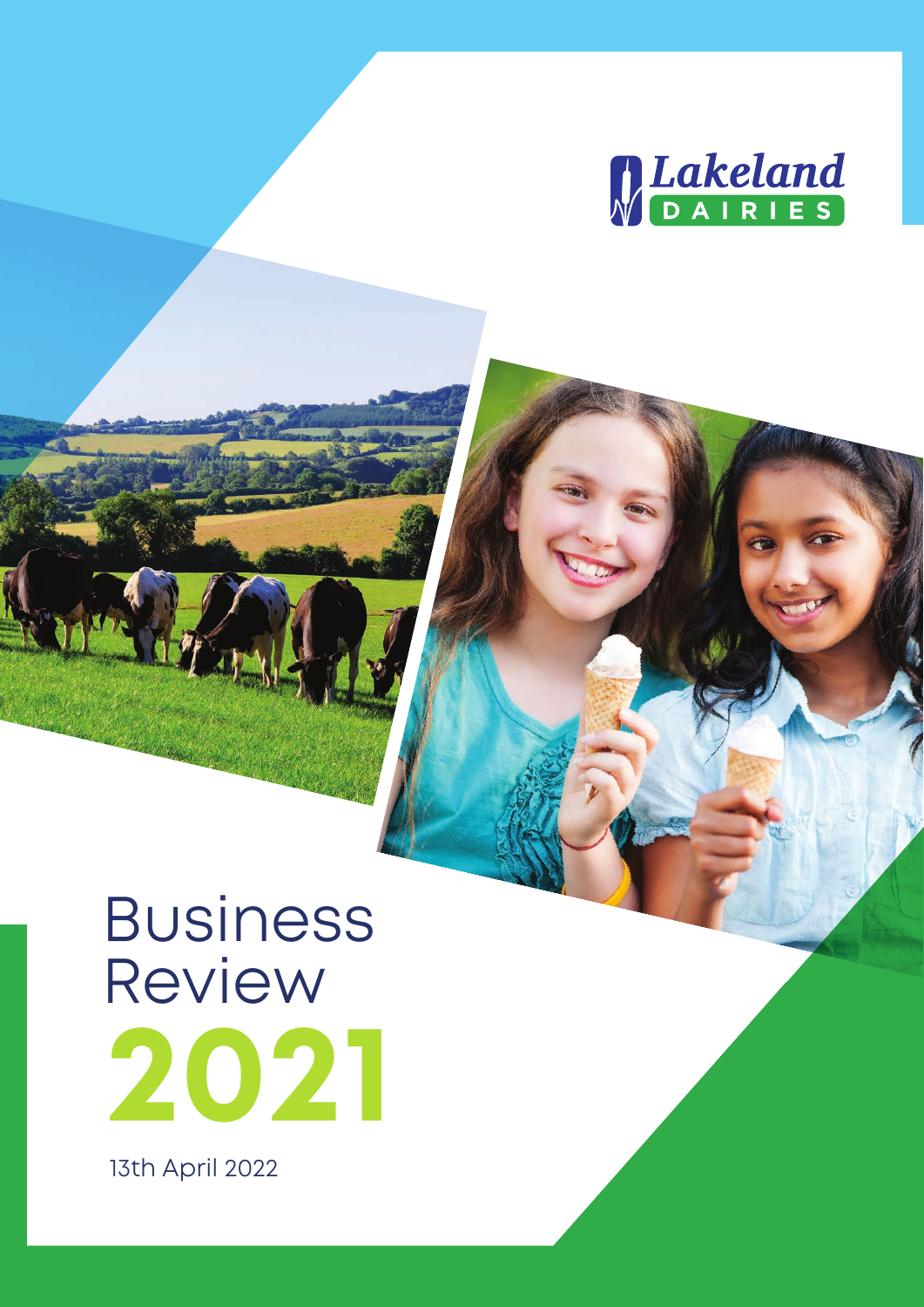## **Consolidated Profit and Loss Account**

for the year ended 1 January 2022

|                                                                                                              | <b>NOTES</b> | 2021<br>€'000 | 2020<br>€'000 |
|--------------------------------------------------------------------------------------------------------------|--------------|---------------|---------------|
| <b>Turnover</b>                                                                                              | 2            | 1,312,129     | 1,094,410     |
| Cost of sales                                                                                                |              | (1,159,480)   | (960, 286)    |
| <b>Gross profit</b>                                                                                          |              | 152.649       | 134,124       |
| Distribution costs and administrative expenses                                                               |              | (124, 435)    | (108, 032)    |
| <b>Group operating profit</b>                                                                                |              | 28,214        | 26,092        |
| Income from financial assets                                                                                 | 5            | 8             |               |
| Other interest receivable and similar income                                                                 | 6            | 17            |               |
| Interest payable and similar charges                                                                         | 7            | (2,935)       | (3,123)       |
| Net revaluation gain on financial assets and share<br>of associate profit<br>Gain on sale of financial asset | 12           | 465           | 234           |
| Enhanced pension asset transfer                                                                              | 22           | 1,441         | 1,010         |
| Profit on ordinary activities before taxation                                                                |              | 27,210        | 24,214        |
| Tax on profit on ordinary activities                                                                         | 8            | (5,932)       | (4,160)       |
| Profit for the year                                                                                          |              | 21,278        | 20,054        |

#### **Statement of Other Comprehensive Income**

for the year ended 1 January 2022

|                                                             | <b>NOTES</b> | 2021<br>€'000 | 2020<br>€'000 |
|-------------------------------------------------------------|--------------|---------------|---------------|
| <b>Profit for the year</b>                                  |              | 21.278        | 20.054        |
| Foreign exchange differences on translation                 |              |               |               |
| of foreign operations                                       |              | (221)         | (5,089)       |
| Changes in fair value of cash flow hedges                   |              | (6.015)       | (705)         |
| Cash flow hedges recycled to profit or loss                 |              | 705           | 4.070         |
| Foreign exchange movement on investment in associate        | 12           | 147           | (152)         |
| Remeasurement of the net defined benefit liability          | 22           | 7.897         | (9.129)       |
| Deferred tax on net defined benefit liability remeasurement |              | 90            | 1.537         |
| Other comprehensive income for the year, net of income tax  |              | 23.881        | 10.586        |

#### **Group Revenues**







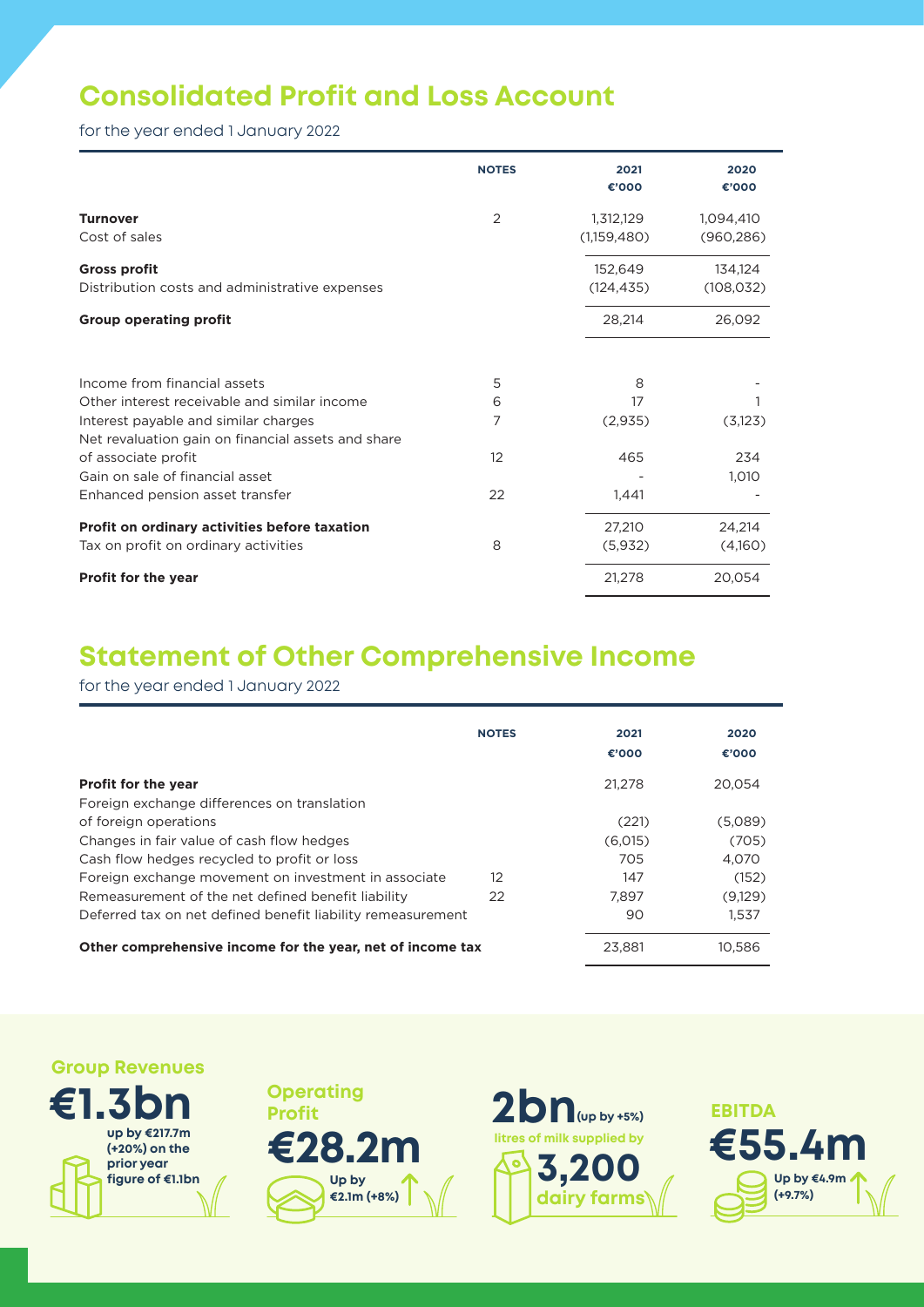## **Consolidated Balance Sheet**

as at 1 January 2022

|                                                       | <b>NOTES</b> | 2021<br>000'€ | 2020<br>000'€ |
|-------------------------------------------------------|--------------|---------------|---------------|
| <b>Fixed assets</b>                                   |              |               |               |
| Goodwill and intangible assets                        | 10           | 39,342        | 35,898        |
| Tangible assets                                       | 11           | 183,855       | 181,816       |
| Financial fixed assets:                               |              |               |               |
| Other investments                                     | 12           | 280           | 246           |
| Investment in associate undertaking                   |              | 2,116         | 1,712         |
|                                                       |              | 225,593       | 219,672       |
| <b>Current assets</b>                                 |              |               |               |
| <b>Stocks</b>                                         | 13           | 139,614       | 101,311       |
| Debtors                                               | 14           | 217,264       | 186,977       |
| Cash at bank and in hand                              | 15           | 65            | 84            |
|                                                       |              | 356,943       | 288,372       |
| <b>Creditors:</b> amounts falling due within one year | 16           | (282, 725)    | (218, 353)    |
| <b>Net current assets</b>                             |              | 74,218        | 70,019        |
| <b>Total assets less current liabilities</b>          |              | 299,811       | 289,691       |
| Creditors: amounts falling due after one year         | 17           | (27,210)      | (32, 315)     |
| <b>Provisions for liabilities</b>                     |              |               |               |
| Retirement benefit obligations                        | 22           | (23, 777)     | (33, 242)     |
| Deferred tax liability                                | 19           | (9,769)       | (7,689)       |
| Other provisions                                      | 20           |               | (78)          |
| Capital grants                                        | 21           | (8,138)       | (8,623)       |
| <b>Net assets</b>                                     |              | 230,917       | 207,744       |
| <b>Capital and reserves</b>                           |              |               |               |
| Ordinary share capital                                | 24           | 19,274        | 19,295        |
| Cash flow hedge reserve                               |              | (6,015)       | (705)         |
| Capital reserve                                       |              | 52,803        | 52,803        |
| Profit and loss account                               |              | 164,855       | 136,351       |
| Shareholders' funds                                   |              | 230,917       | 207,744       |



#### **Revenues by Division**





**Agribusiness (Lakeland Agri) €86.5m**   $\sqrt{\widehat{R}}$